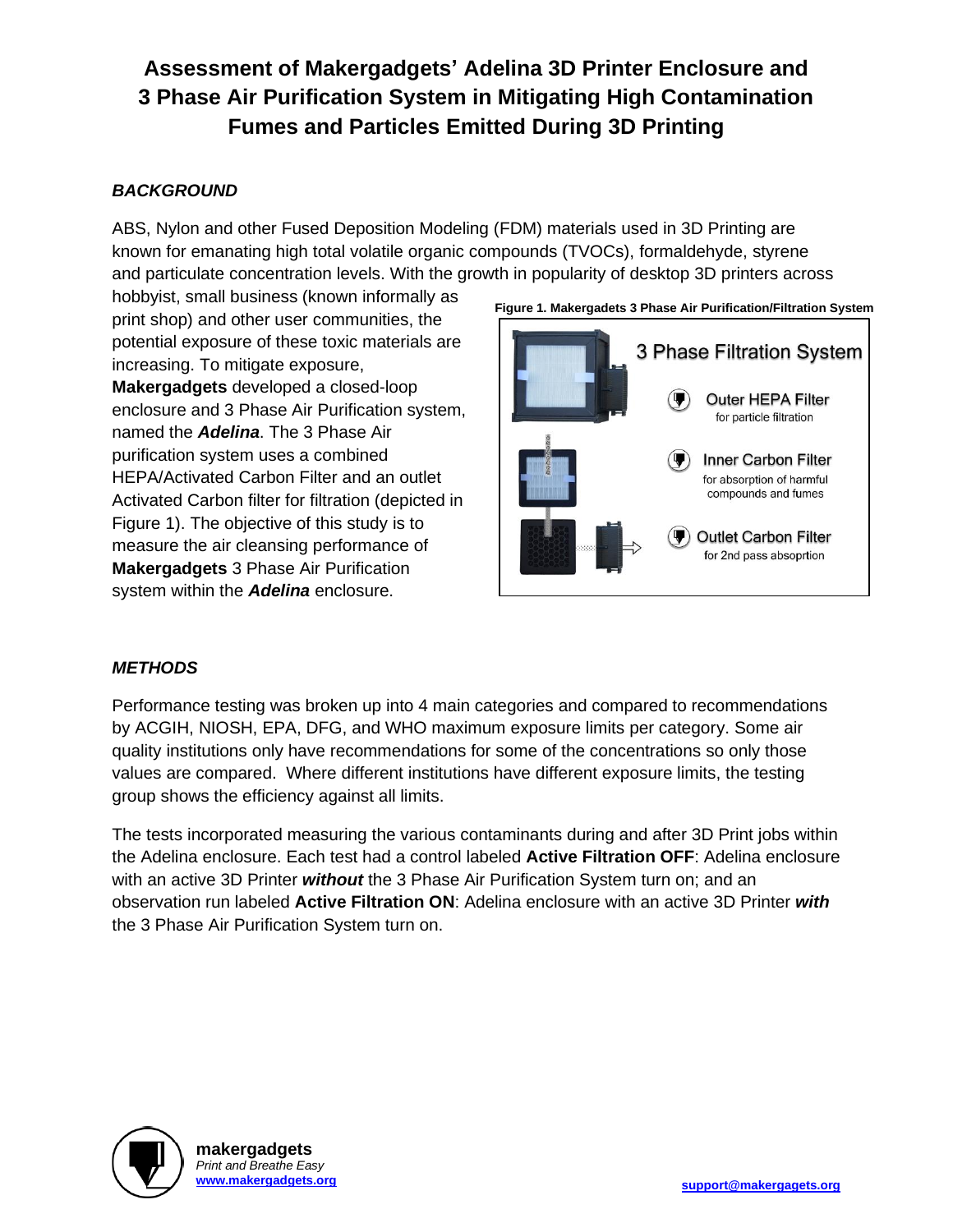## *TEST 1: TVOC CONCENTRATIONS*

Volatile organic compounds are organic chemicals that become a gas at room temperature and are the main origin of air pollution at ground level. Total Volatile Organic Compounds (TVOCs) are a measure of the total concentration of multiple VOCs present simultaneously which gives an aggregate view into contamination of air. According to the WHO TVOC contamination levels for breathing should be classified as follows:

| <b>TVOC Level mg/m3</b>        | <b>Level of Concern</b> |
|--------------------------------|-------------------------|
| Less than $0.3 \text{ mg/m}$ 3 | Low                     |
| $0.3$ to 0.5 mg/m3             | Acceptable              |
| $0.5$ to 1 mg/m3               | Marginal                |
| 1 to 3 mg/m3                   | High                    |

High levels of TVOC contamination are known to cause throat irritation, nose irritation, respiratory infections, allergic reactions and headaches. It may also exacerbate existing issues with respiration and lung cancer.

In this test we ran an FDM type 3D printer for a 75-minute print job twice: once with the active filtration on and once *without* the active filtration on. We sampled TVOC measurements at 15 minute intervals. Results are charted below along with WHO exposure limit recommendations.





The print without active filtration on for a 75-minute job reached above 6 mg/m<sup>3</sup> which is 2 times the "High" limit and 12 times the "Acceptable" exposure limit provided by the WHO. Using active filtration in the enclosure, the contamination was maintained below 0.45 mg/m<sup>3</sup>

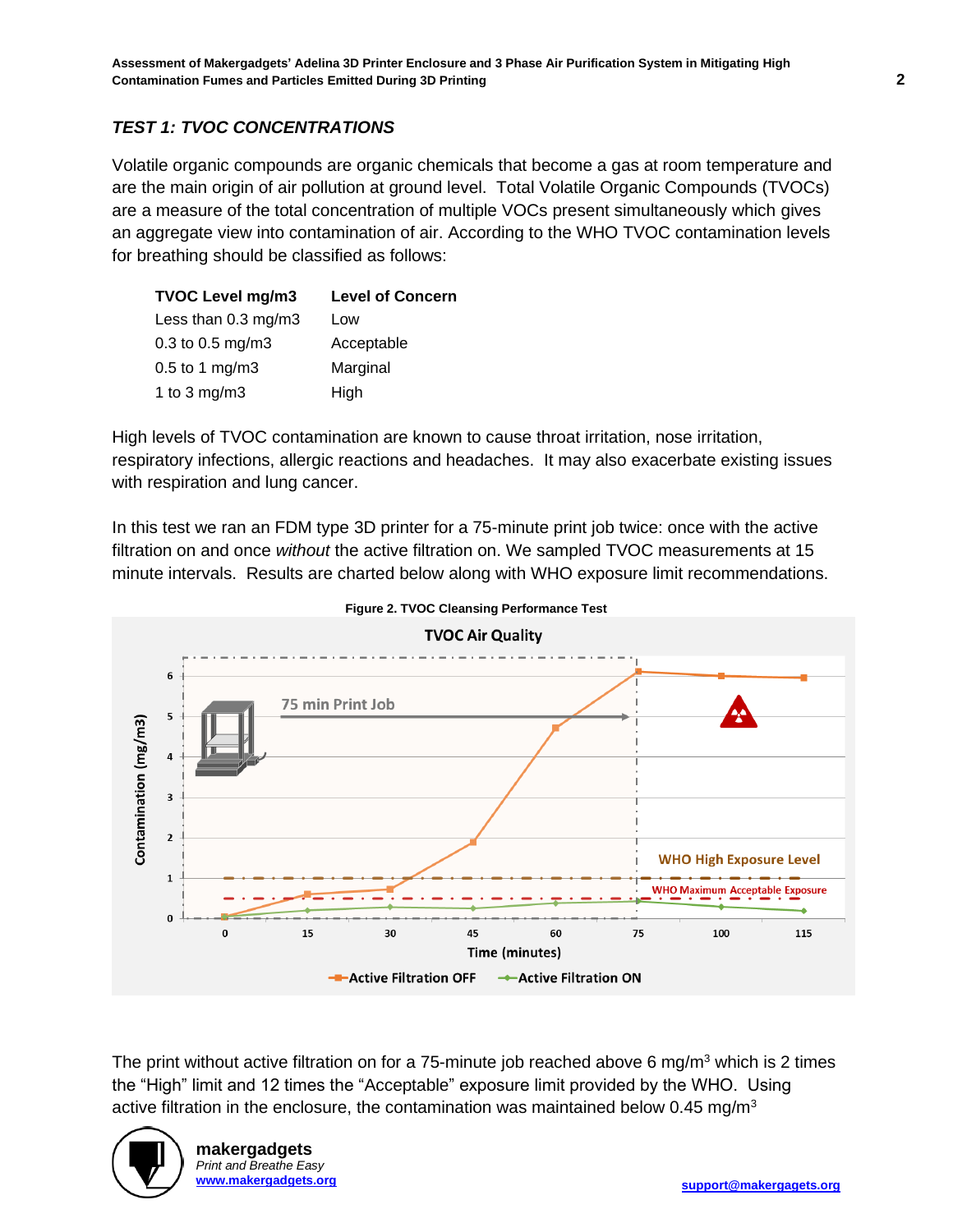throughout the print and dropped to  $0.197$  mg/m<sup>3</sup> 30 minutes after the print was completed. A closer analysis focuses on active filtration contamination is shown below.





#### *TEST 2: FORMALDEHYDE CONCENTRATIONS*

A VOC present in FDM based 3D printing is formaldehyde. Much literature has been written about the adverse health effects of formaldehyde since it is ubiquitous in our indoor and outdoor environment. Many institutions have stated recommendations for exposure limits regarding this VOC. Some of the recommendations are listed below:

| Organization |      | Maximum Exposure limit (mg/m <sup>3</sup> ) |
|--------------|------|---------------------------------------------|
| EPA          |      | 1.12 $(8 \text{ hrs daily})$                |
| DFG.         | 0.37 | $(8 \text{ hrs daily})$                     |
| <b>WHO</b>   | 0.1  | (30 minute exposure)                        |

In this test we ran an FDM type 3D printer for a 75-minute print job twice: once with the active filtration on and once *without* the active filtration on. We sampled formaldehyde concentrations at 15 minute intervals. Results are charted below along with WHO, DFG, and EPA exposure limit recommendations.

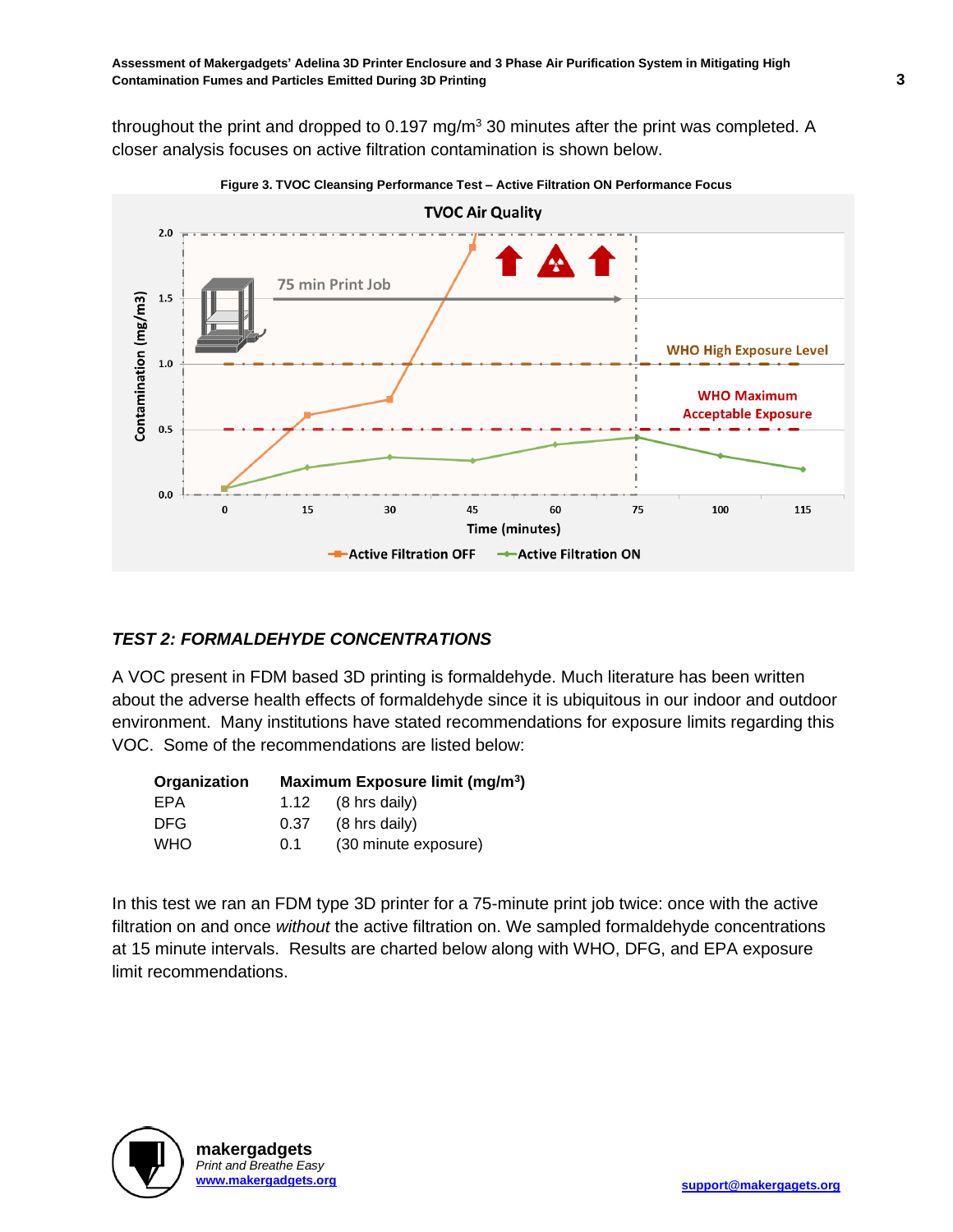

**Figure 4. Formaldehyde Concentration Cleansing Performance Test**

The print without active filtration on for a 75-minute job reached almost 1 mg/m<sup>3</sup> which is more than twice the exposure recommendation by the DFG, almost 10 times that of the WHO and just below the maximum limit set by the EPA. When Active filtration is turned on, the same print stays well below the conservative limitation set by the WHO and goes to nearly ambient formaldehyde concentrations 30 minutes after completion.

#### *TEST 3: STYRENE CONCENTRATIONS*

Our final test focused specifically on a chemical related to ABS printing. Styrene is a common industrial chemical that has shown adverse effects on humans when exposed above air quality standards. Since ABS is one of the most durable and commonly used FDM materials, we focused on understanding the effects of mitigation toxins let off during printing. Many organizations provide exposure limit recommendations but we chose to use 2 of them specifically since they were the "most aggressive" or conservative values. If the enclosure would pass these more aggressive recommendations then the rest would follow.

| Organization |    | <b>Maximum Exposure limit (ppm)</b> |
|--------------|----|-------------------------------------|
| ACGIH        | 20 | $(10 \text{ hrs daily})$            |
| <b>NIOSH</b> | 50 | (10 hrs daily)                      |

In this test we ran an FDM type 3D printer for a 2 hour print job twice: once with the active filtration on and once *without* the active filtration on. We sampled styrene concentrations at 30 minute intervals. Results are charted below along with WHO, DFG, and EPA exposure limit recommendations.

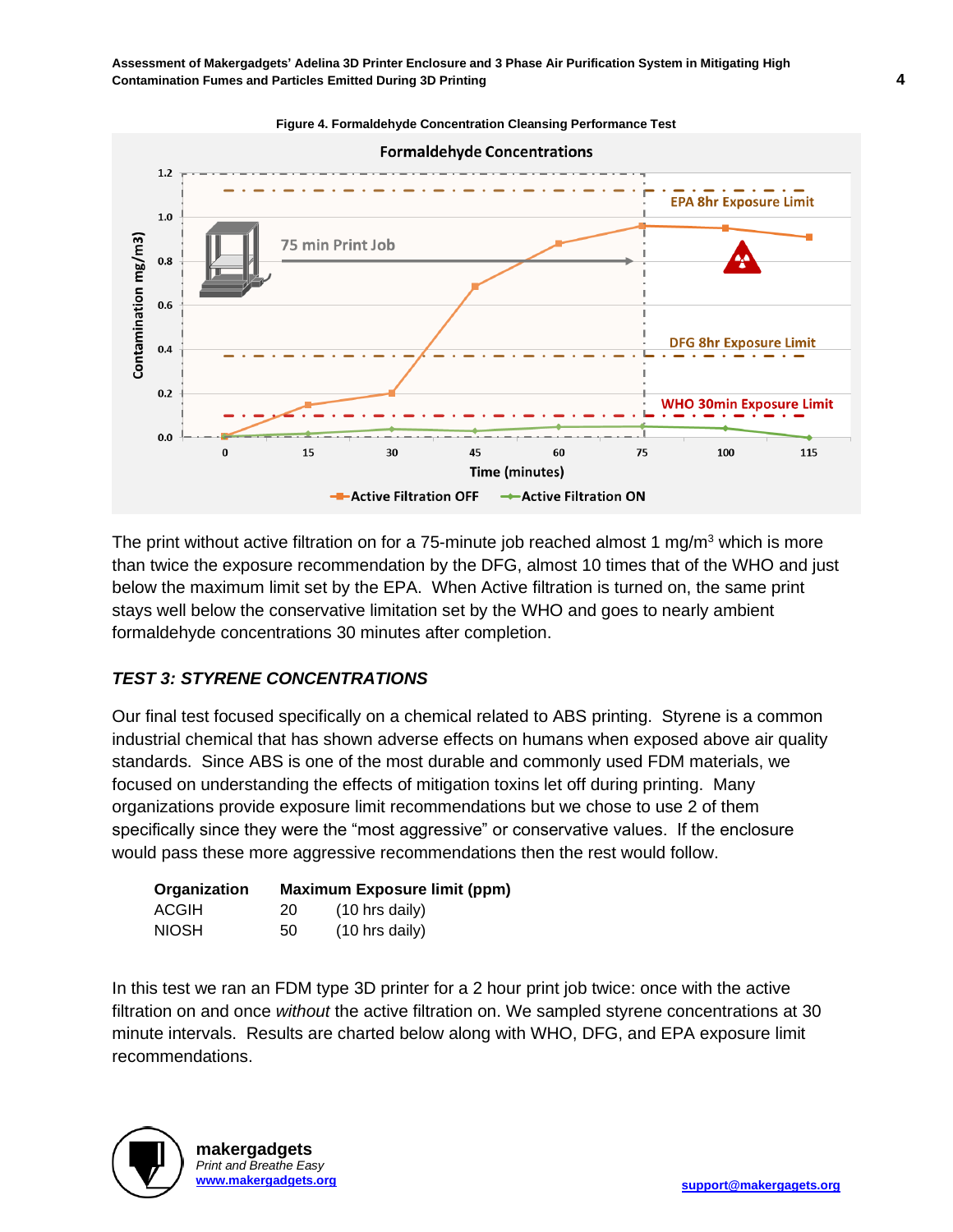

The print without active filtration reached a high of 6.5 ppm which was already below the most conservative of recommendations. Using the active filtration, these numbers were maintained at approximately 2 ppm a 70% reduction and after 1 hour of job completion 0.5 ppm; nearly completely cleaned.

## *TEST 4: FINE PARTICLE CONCENTRATIONS*



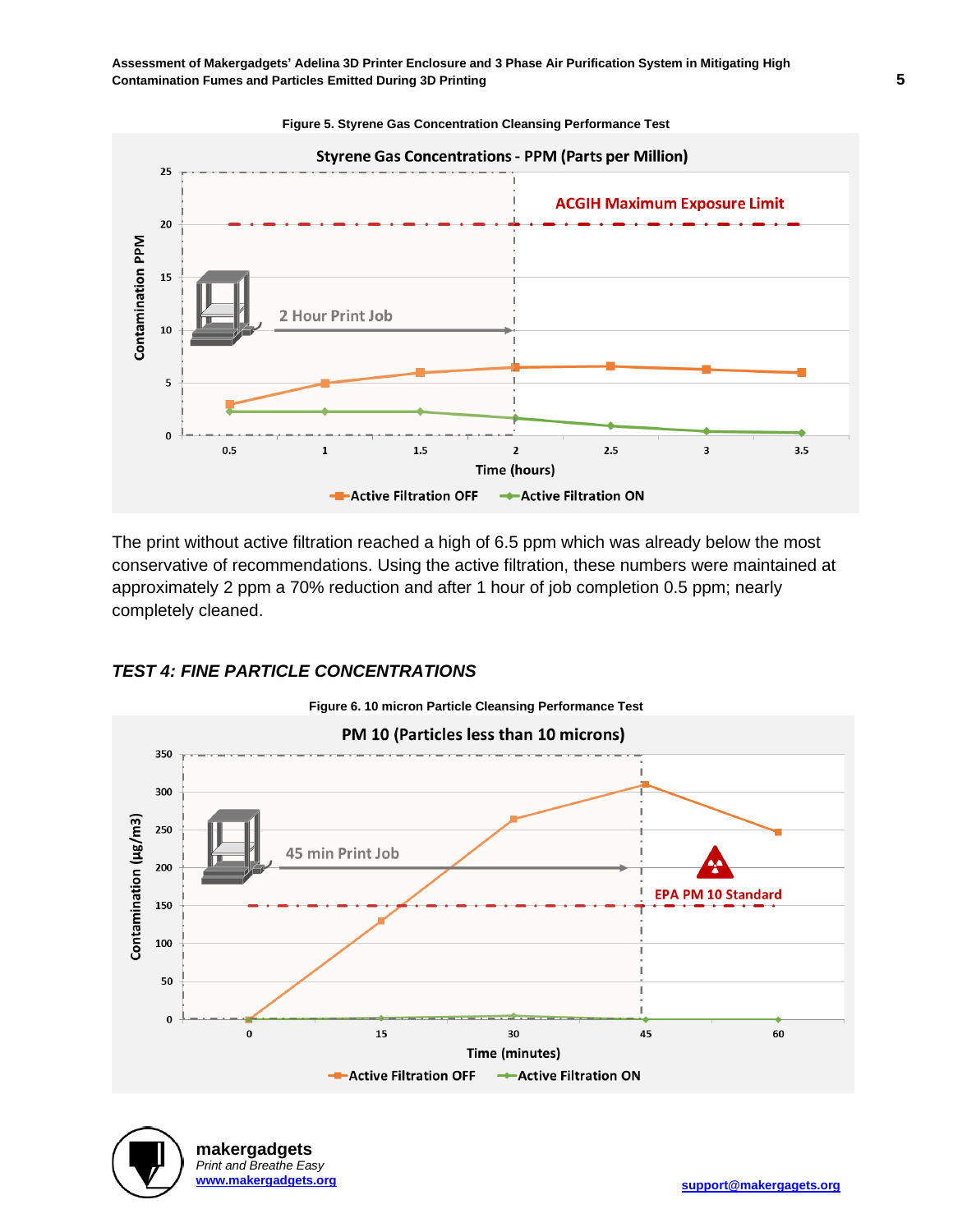**Assessment of Makergadgets' Adelina 3D Printer Enclosure and 3 Phase Air Purification System in Mitigating High Contamination Fumes and Particles Emitted During 3D Printing 6**



**Figure 7. 2.5 micron Particle Cleansing Performance Test**





PM 2.5 and PM 10 have guidelines given by the EPA (12µg/m3, 150µg/m3). Fine particle concentrations reach exceptionally high in the experiments at 290, 345 and 320µg/m3 for PM1, PM2.5, PM10, respectively. When filtration is turned on, the closed loop system brings these numbers down by 99.9%, in other words all particles are removed from the air. By virtue of Fine Particles being removed, ultra-fine particles are also removed since the efficiency of HEPA against ultra-fine is higher than again fine particles. This counterintuitive concept is due to the "Brownian Motion" occurring with particles at the nanometer scale (UFPs).